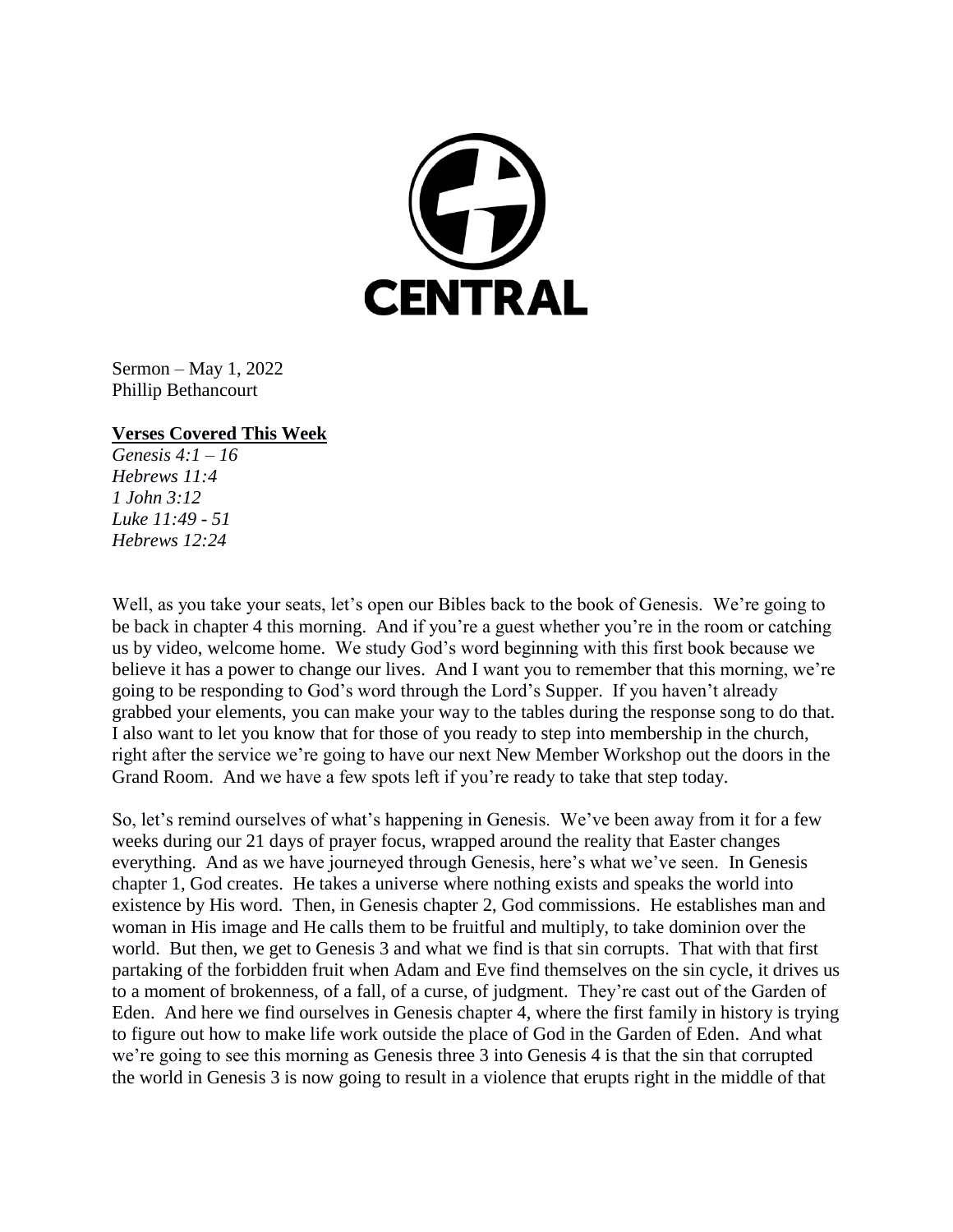creation. And I want you to see the way that this text begins now starting in Genesis 4 in verse 1. Here's how Moses talks about what occurs.

<sup>1</sup>Now Adam knew Eve his wife, and she conceived and bore Cain, saying, "I have gotten a man with the help of the LORD." <sup>2</sup>And again, she bore his brother Abel. Now Abel was a keeper of sheep, and Cain a worker of the ground.  $3$ In the course of time Cain brought to the Lord an offering of the fruit of the ground, <sup>4</sup> and Abel also brought of the firstborn of his flock and of their fat portions. And the LORD had regard for Abel and his offering, <sup>5</sup>but for Cain and his offering he had no regard. So Cain was very angry, and his face fell. <sup>6</sup>The LORD said to Cain, "Why are you angry, and why has your face fallen? <sup>7</sup>If you do well, will you not be accepted? And if you do not do well, sin is crouching at the door. Its desire is for you, but you must rule over it."

#### Let's pray together.

Father, in this time, we turn our hearts to Your word. We want to lay it all down in front of you, God, asking for You to lay bare every spot in our heart. That it would be brought into conformity to Christ. That we would hold nothing back, Lord, that You would do whatever it takes to change everything about us to make us more like Jesus. And I ask now through the, as we come to Your word, Lord, that You would do exactly that. That Your Spirit would work in our hearts, and reshape us, to live in a way that is pleasing to Christ. We ask these in His name. Amen.

Alright, let me get a sense by show of hands. How many of you grew up with brothers or sisters in the house with you? Whether that's right now or in the past. Okay, so we just got a small handful of of only children. My wife's an only child. I was one of four. We're raising four boys. And if you grew up in a home where you had brothers or sisters, then, you know the term sibling rivalry, right? We all know what that's like where there's that tension in the home that can often bubble up and overflow. And what I found in my childhood and now as a parent is this theme, proximity can lead to hostility. That when you're together all the time, those tensions can flare. There can be envy, strife that leads to malice. I remember one time in the past in our home where a sibling rivalry was bubbling up. And I could hear it going down the hallway and before I could get down there to intervene, all I heard was the sound of smashing happening in a room. In 5 seconds later, I heard smashing happening in another room. And I walked in, and you remember how the Bible says that Abraham's offspring will number like the number of sand on the sea? Well, I found something that's greater than the number of sand in the sea. It's the number of Legos that had been smashed all over the floor of these rooms. And in that moment of rage, it crescendoed right there. Something you would have never intended to do in the moment had now taken place. And we all know that type of experience. That type of strife. And when we come to the book of Genesis, we see what seems like several significant sibling rivalries playing out. I mean, of course, you have it right here between Cain and Abel. But we'll fast forward. We'll see something similar in with Jacob and Esau. Perhaps, even with Joseph and his brothers. But what we need to recognize this morning is that when we come to Genesis 4, it's not just that this text is showing us that a sibling rivalry got out of hand. Instead there is something deeper and more significant that's going on here in the text. See, what's happening is that we are seeing not just a sibling rivalry but a spiritual warfare beginning to unfold. And as we look at this, we see this battle between the kingdom of light and the kingdom of darkness.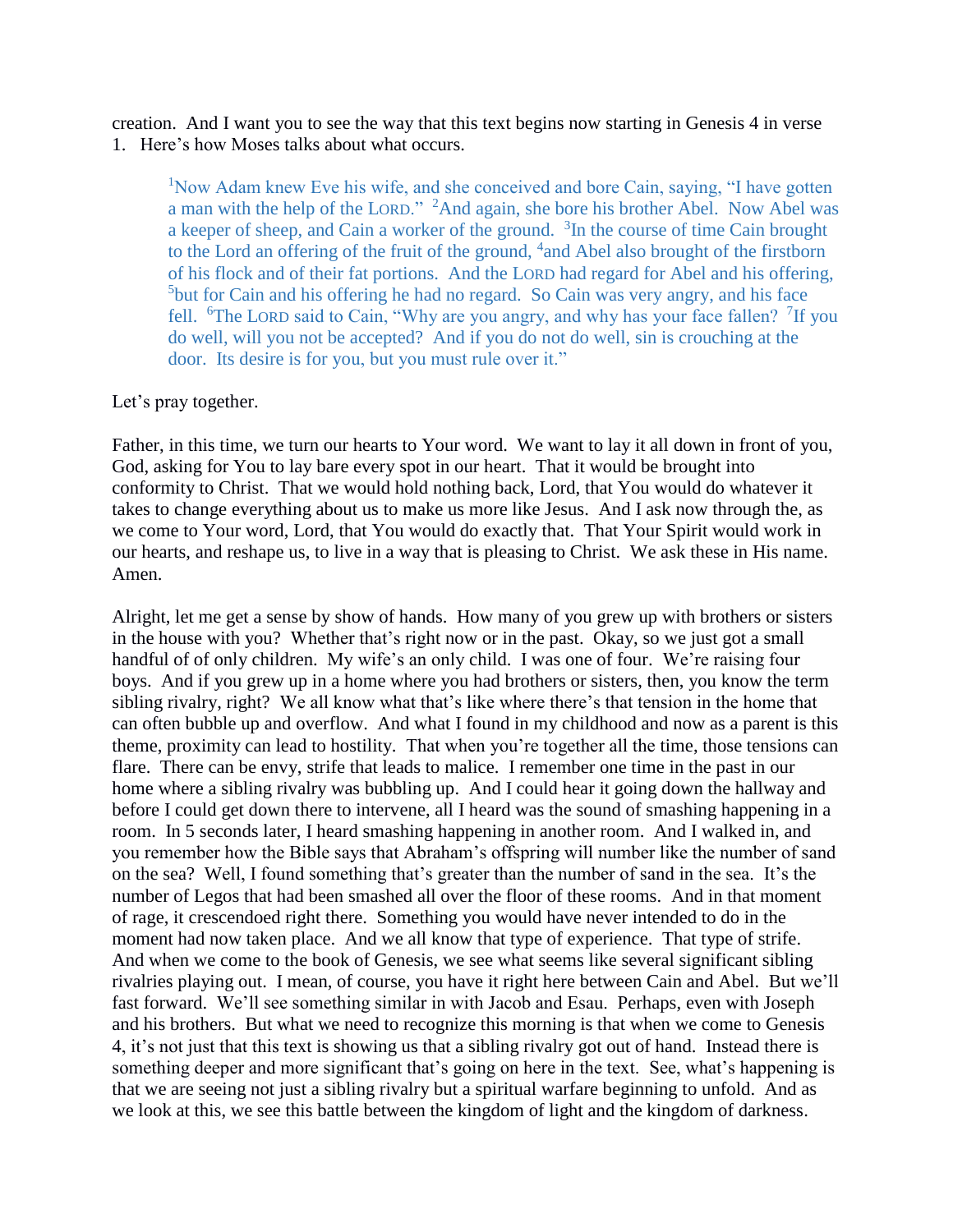And we see behind this crouching sin, there's a hidden dragon that's there behind it. And what we know is that the hardship and hate that we encounter in Genesis 4 doesn't stop there. It keeps moving forward even until today. You see what had happened here in Genesis 4 is that Adam and Eve had left the Garden of Eden. But the serpent had never left them. And that sense of peace, that sense of shalom that was shattered in the garden is now given way. It's been corrupted by the curse so that now humanity turns from community to contempt. From dominion to domineering. And as we work our way through the first part of Genesis chapter 4 this morning it's going to reveal the depth of our sin and the depth of God's grace. What we're going to find as a mirror in Genesis chapter 4 is that we are capable of greater sin than we could ever imagine. But He is capable of greater grace than we ever deserved. And the choice that this text is going to put in front of each one of us is that we can choose to follow one of two ways. Will we follow the way of Cain that leads to sin and death or will we follow the way of Christ that leads to life and peace?

So, let's pick up where the text begins now in verse 1. Let's see first, the way that the way of Cain leads to sin. So, see the temptation is when it comes to Genesis 4, we're so familiar with the first murder that takes place that we forget and overlook the first birth that occurs right in verse 1. Because at the beginning of this passage there is good news for all of us. Look at the way it starts.

## <sup>1</sup>Now Adam knew his wife, and she conceived and bore Cain, saying, "I have gotten a man with the help of the LORD."

So, think about what happens here. The curse of sin remains but the intimacy of man and woman continues. The curse of sin remains but the the command to be fruitful and multiply continues. The curse of sin remains but the the call to take dominion and to rule over the land continues. I mean, think about it. Here is born, Genesis 1 tells us, both Cain and Abel. These ones who are the fruit of that marital union and if if for a group of Texas A & M graduates filling the room here this morning, we see the first two Aggies in human history. One's a rancher, one's a farmer, Cain and Abel. And as they are raised up, it is reminding us of this good news reality. That a promise of God in Genesis 3:15 still stands. Remember that promise, that one day God will raise up an offspring of the woman and the serpent will bruise the heel of the woman, the the offspring of the woman, but that offspring will crush the head of the serpent. And with that new birth, there is hope. That's why you look back at verse 1 and Eve gives glory to God saying, I have gotten a man with the help of the lord. She knows that there is a gospel hope that still stands. And as the text unfolds, it begins to contrast these two sons. One, a rancher, one a farmer, one who brings one type of offering, one another. But ultimately underneath them both, they're charting two different ways, two different paths to pursue God. So, let's look at each one of them. So, notice there in verse 4, we see the way of Abel satisfies God and here's what it says.

## <sup>4</sup> and Abel also brought of the firstborn of his flock and of their fat portions. And the LORD had regard for Abel and his offering,

So, what's Abel's sacrifice? Well, right here in Genesis 4, we see what seems like the first field dressing in human history. He takes one of those lambs. He he brings the best portion. He, he makes that available. It's from his first born and it's the fatted portion, the best part. He gives of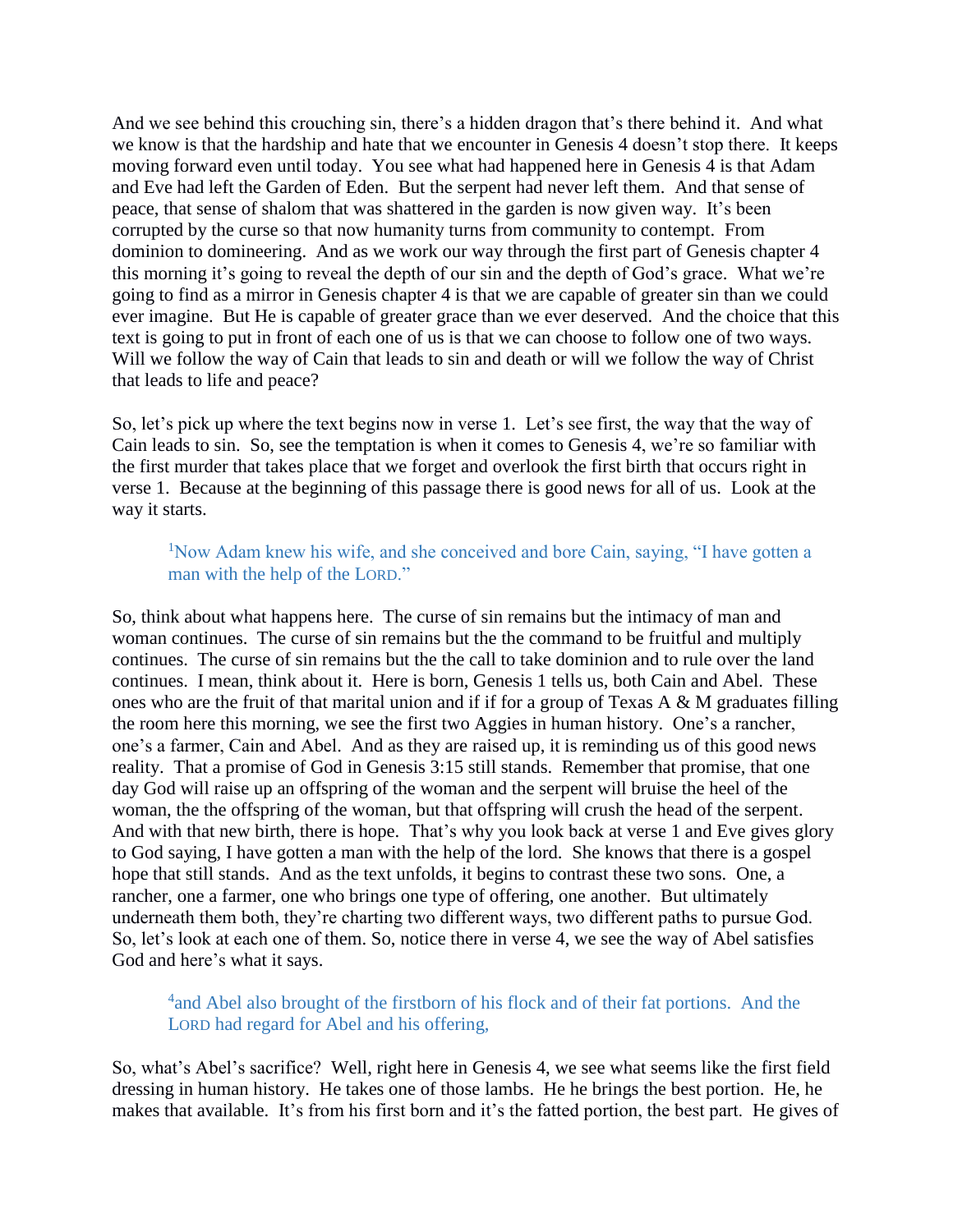his first and best to God through the shedding of blood. And as God sees that offering, when he sees that humility, look back at verse 4 and how God responds. He had regard for Abel and his offering. And what we find right here in Genesis 4 is a pattern that presses all the way through the Old Testament of animal sacrifice, of the the shedding of blood without which there can be no forgiveness of sin. Now, Hebrews chapter 11 in verse 4 is going to help us make sense of that. You'll see it on the screens here in just a minute. The author is writing about the nature of Abel's sacrifice and its significance for today. And here's what Hebrews 11:4 says:

 ${}^{4}$ By faith Abel offered to God a more acceptable sacrifice than Cain, through which he was commended as righteousness, God commending him by accepting his gifts. And through his faith, though he died, he still speaks.

So, how does Hebrews 11 speak about this offering from Abel? That it's not just better than Cain because of the nature of what it was. It's better than Cain because of the heart that it. A heart here as it describes as one of faith, a heart that through that faith still speaks today even though we never hear Abel speak in the Bible. That's the way of Abel. Now, let's look back at the text in Genesis 4 and see the other path. Let's look next at how the way of Cain sins against God. So, pick it up with me in verse 3. It says:

<sup>3</sup>In the course of time Cain brought to the LORD an offering of the fruit of the ground,

Now, fast forward to verse 5,

<sup>5</sup>but for Cain and his offering He had no regard. So Cain was very angry, and his face fell.

So, we see this contrast here. There's different offerings that take place. You see, Abel brings the lamb chops. Cain brings the Brussels sprouts and the broccoli, the pears. Do we need to wonder if God likes meat or not? Settles the dispute right there. Why is it that this offering is rejected? Look at verse five. It says, God does not regard it. Why? Well, it's not just because of the method, it's also because of greater issues. Because we know elsewhere in the Old Testament, we see grain offerings brought to God and be received. The vegetation of the ground coming as a pleasing offering to God. It's not just how he made the offering or what it is that he offered. It's the mindset and the motive behind it. So, look at mindset. Here Cain comes. He brings an offering from the ground. But remember what had just taken place right before this text plays out is that at the end of Genesis 3, after God pronounces the word of judgement upon Adam and Eve, what does he do? The first sacrifice of an animal occurs and God takes the skins of that animal. He fashions clothing for them. He sheds blood in order to cover over the shame of sin. And that sets a pattern of the shedding of blood being necessary to absolve us from the curse of the sin from that point forward. And it's as if Cain has forgotten what has just taken place. He's living as if the fall into sin has never happened with the nature of his offering. There's a miss when it comes to his mindset. But then also look back at the end of verse 5. Because you're going to see that there's a miss when it comes to his motives. So, the end of the verse says so Cain was very angry and his face fell. In other words, when Cain responds to the problem, we find that the issue here is not just with Cain's offering but with Cain himself. It's an issue of the heart. Not the offer. He responds in anger. There's this contempt that wells up in him. And it's something that if we were to look ahead in the New Testament, Jude in chapter 1,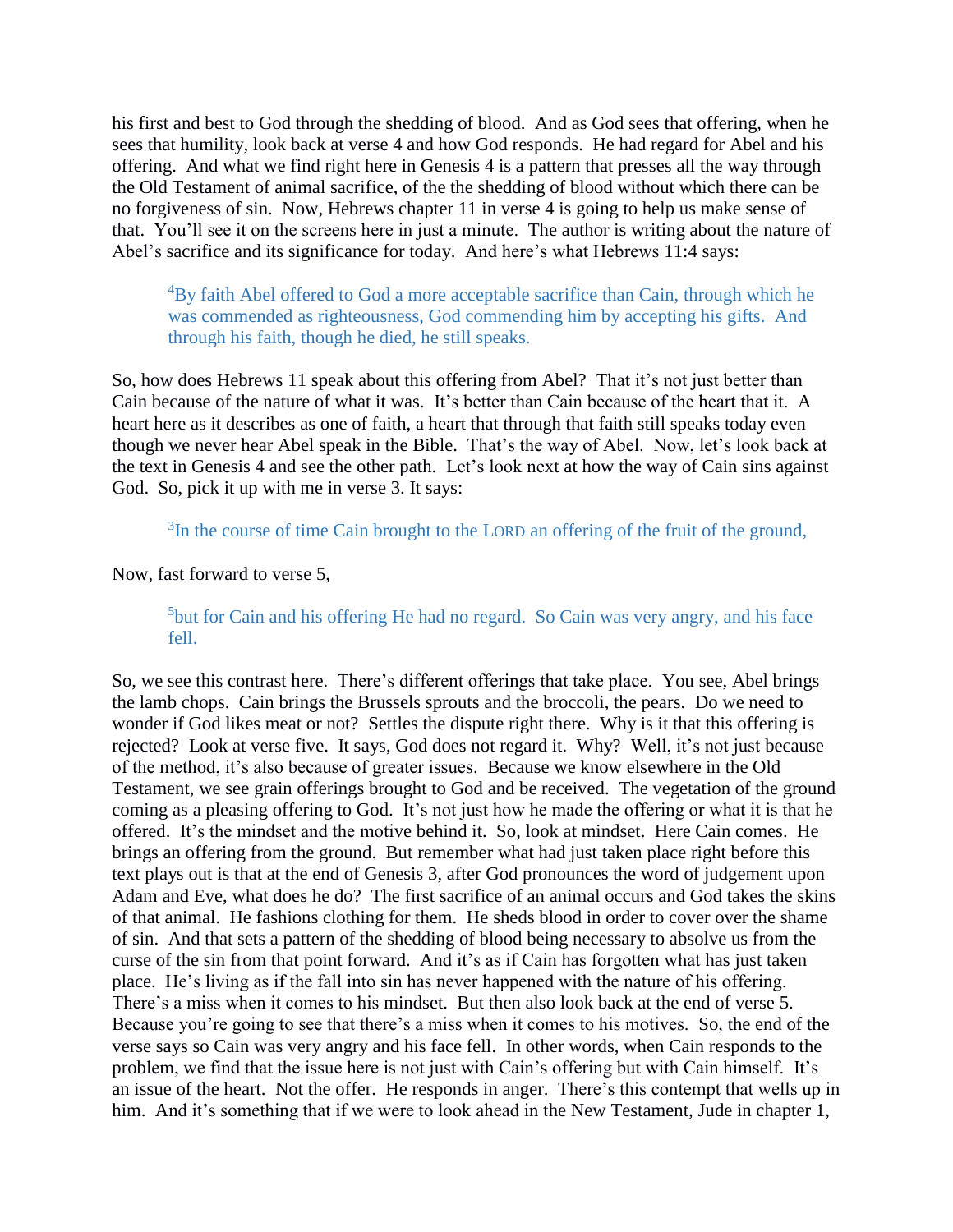verse 11 refers to this as a pattern. It calls it the way of Cain. This wasn't a one-time event. It was something that established a pattern for all of human history that we respond to God's goodness instead of with respect, we respond with rebellion. A hardness of heart that takes place here when we face the judgment of God. And so, what happens is Cain responds with the contempt of unmet expectations. He saw God Abel's sacrifice and he assumed that his would be received as well. And yet it is not and in that reality, it seems as if he's trying to put God in his debt. And when it doesn't work, he responds with rage. So, let's keep going in the text. Let's see how God responds to Cain's anger. Let down in verse 6 here's how it describes it.

# <sup>6</sup>The LORD said to Cain, "Why are you angry, and why has your face fallen? It goes on to say. <sup>7</sup>If you do well, will you not be accepted? And if you do not do well, sin is crouching at the door. Its desire is contrary to you, but you must rule over it."

And so right here in God's response to Cain, we see three dimensions of God's call on Cain's life; a call to waiting, a call of warning, and a call of war. So, look at the call to wait there. It says, if you do well, will you not be accepted? God is reminding Cain of the same reality. Some of you may, may need to hear this morning which is the fact that your sin doesn't have to define you. That your failures in your past do not have to determine your future. He tells Cain, if you wait, if you do well, will not things go well with you. There's a call to waiting but then there's also this called the warning right after that. If you not do well, sin is crouching at the door. And you can get that mental image in your mind. It's there. It's hidden. It's poised. It's ready. It's lurking. There's a warning that God is offering that sin is waiting to destroy Cain. It's ready to come after each one of us. But right there in the text, you also see this called war. Look at the end of the verse. In verse 7, what does he tell him to do? You must rule over it. Put that sin to death. Fight that spiritual battle. Continue to grapple with that temptation that seeks to drive you onto the sin cycle and away from God. You see, we've been away from Genesis for several weeks which means I haven't talked about snakes in about a month and a half. Last time we were in Genesis, I had a church member come up to me afterward and just say, can we take a few weeks off from any conversation about snakes? So, you've had that and now we're back. See, I've got a pastor friend of mine who, who told me that story one time about a woman he knew who had a snake in her house. And if that doesn't trouble you enough, I've never heard anything like this before but according to my pastor friend, she allowed this python to sleep in the bed with her. Yeah. And she had she had it from a young age and over time, you know, it gets older, it grows, it gets bigger and bigger, and it would nestle up right beside her, all coiled up in the bed. Until one day, it started doing something different. You see, this snake had grown so long. It was about her length and size and rather than sleeping up coiled next to her in the bed, it started to stretch out, elongated right next to her. And it, she noticed, in addition to that unusual behavior, it also lost its appetite. So, she was concerned about the health of this snake. She took it to the veterinarian. She described the problems to him and asked him, "What should I do to help this snake get healthy again?" And the veterinarian, you know what he said, he said, "This snake isn't sick, it's sizing you up. It's wanting to see if it's long enough, so that if it tries to eat you, can it actually accomplish it? And if you continue to allow that sin, that snake to stay right there in the bed next to you, you are putting yourself in danger. You are facing the risk of being devoured." And yet how many times do we find ourselves pulled in the exact same way when it comes to the temptation of sin in our life? That we let the enemy into the bed with us. That lust, that covetousness, that greed, that envy, that desire, that grips each one of us. The text is warning here that it is sin that is crouching at the door and it is calling us to war. That if we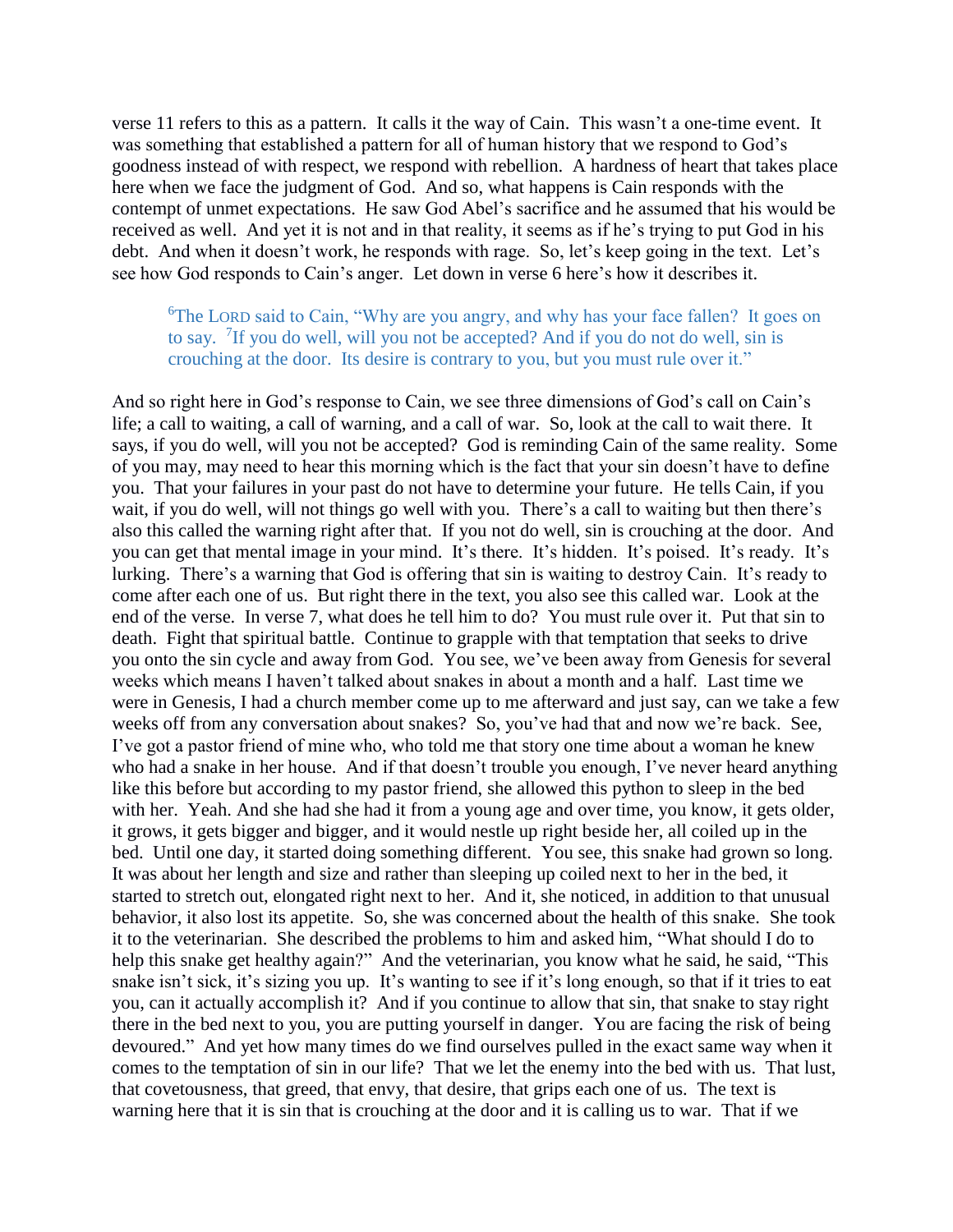don't want to follow in the way of Cain, we need to put that sin to death. Speaking of death, that's what happens as we go on in the text. Let's look down beginning now in verse 8. You'll see the second reality here that the way of Cain also leads to death. Look at how this death unfolds now beginning in verse 8. It says,

<sup>8</sup>Cain spoke to Abel his brother. And when they were in the field, Cain rose up against his brother Abel and killed him. <sup>9</sup>Then the LORD said to Cain, "Where is Abel your brother?" He said, "I do not know; am I my brother's keeper?" <sup>10</sup>And the LORD said, "What have you done? The voice of your brother's blood is crying to me from the ground. <sup>11</sup>And now you are cursed from the ground, which has opened its mouth to receive your brother's blood from your hand. <sup>12</sup>When you work the ground, it shall no longer yield to you its strength. You shall be a fugitive and a wanderer on the earth."

So, notice what happens here. The way of Cain doesn't just lead to sin, it leads to death. And the challenge for us as we read this text is that we are living in a moment in human history where death feels familiar. Not just in the loss of loved ones but you can turn on the news and see stories of death. You can see bloodshed playing out on social media. You can do it as part of your gaming when you're playing video games. There's this loss of the rawness of what takes place here. But right here in Genesis 4 is the first murder in the Bible. And this should land on us in a significant way because it's unfolding that first clash of the kingdoms outside of Eden. And what is it that happens? Look in verse 8. It says, Cain rose up against his brother and killed him. So, think about it. Cain, the firstborn of Eve, the one who she thought was the offspring of the woman who would crush the head of the serpent. Instead of crushing the head of the serpent, he crushes the head of his brother. Kills him in cold blood. Why? This is not just some sibling rivalry that's gone bad. This is not just some sign that Adam and Eve needed better parenting techniques. 1 John 3:12 actually tells us why this took place. Let me show you on the screen. It tells us the real issue that Cain fulfills exactly what the apostle Paul, Paul, John warns us about later in the Bible. 1 John 3:12 says this,

 $12$ We should not be like Cain, who was of the evil one and murdered his brother. And why did he murder him? Because his own deeds were evil and his brother's were righteous.

So, what John is reminding us of is that the core reality underneath this, this fact that the way of Cain leads to death is that at its heart, it's a sin issue. That that sin bubbles up and then anger with God when he holds him in contempt for not receiving his offering. And that that contempt overflows into hostility towards his brother that finds its culmination here in the killing of his brother. At the heart of what's going on here in Genesis 4:8, is not just that Cain hates his brother. But that Cain hates the God in whose image his brother was made. And he takes that rage about God out on someone else. And what we need to recognize this morning is that way of Cain we see on display can lead to death in our own lives as well. Now, how can you know that to be true? You might be wondering it. I even had one of our boys as we were talking about the passage this week when I brought up this way of Cain. He said to me, "Well, at least I haven't killed anybody." It's true. And you may be thinking the same thing right now. That this is a varsity level sin and my my sin is more compartmentalized. It's more contained. It's less significant. But all of us need to recognize the pull towards following the reign of Cain. That it's not just for those of us who shot a man in Reno just to watch him die. Then Matthew 5:22 as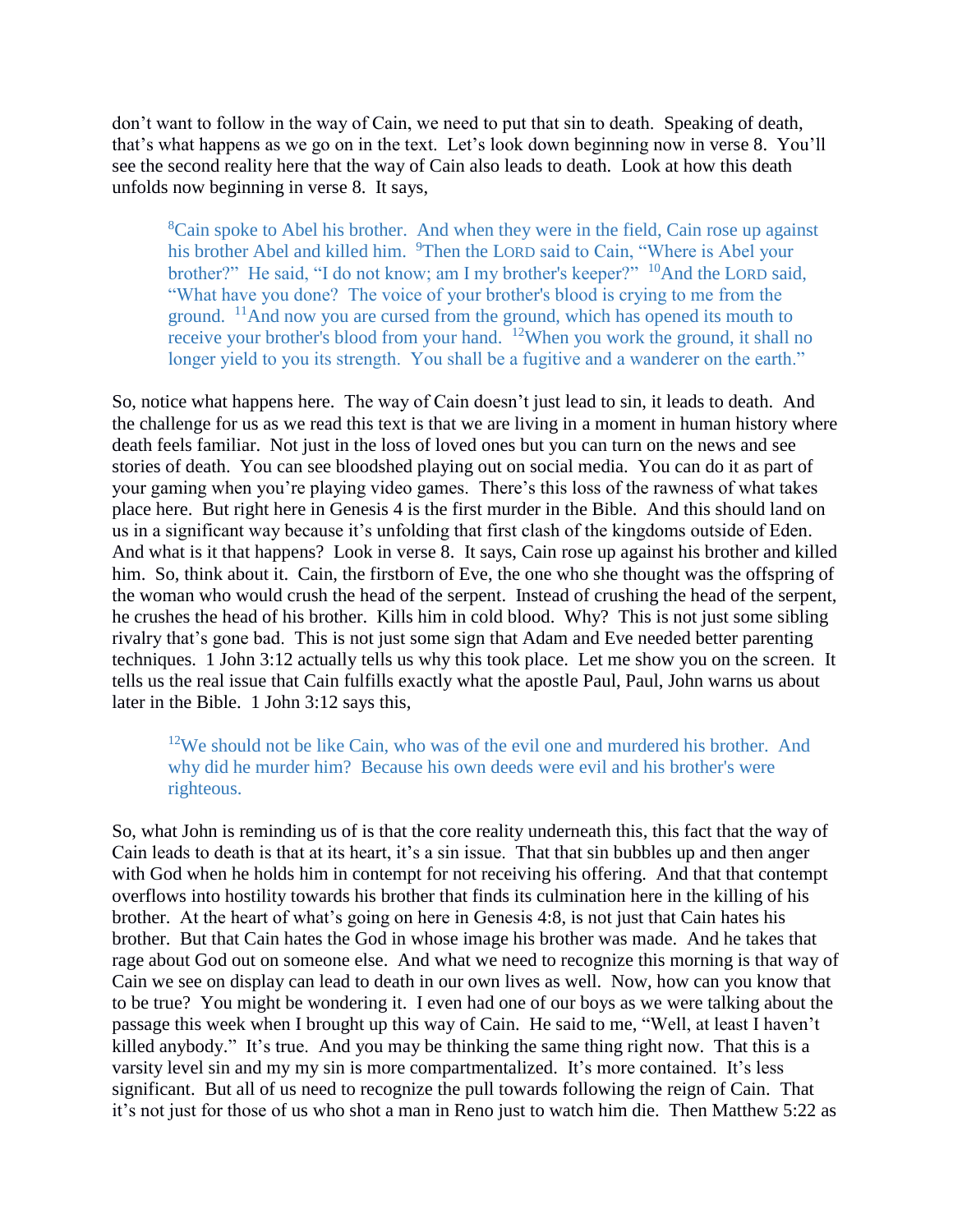Jesus speaks in the Sermon on the Mount, He tells us that if we have anger in our heart towards someone else, it is as if we've committed murder against them. We will face the same judgment and accountability. And that speaks to everyone of us who's living life in a broken world. We don't have to look very far to see that brokenness all around us where there's wars taking place, pandemics continuing to linger, economic effects continuing to shape take take shape. And in addition to that, we can see that strife in our own homes. Broken marriages, broken relationships, broken hearts. This text tells us why that is. That underneath those layers is the same pull to the way of Cain. This same pull towards sin. And that can show up not just in our natural families but also right here in the spiritual family of the church. That's why when you look at the New Testament, the apostle Paul spends so much time addressing strife and conflict in the church. In other words, when that takes place, it's not just a clash of personal preferences. It is a spiritual battle that is taking place. So, here in just a few weeks, we're going to be welcoming a new worship minister. Can't wait to have Ben Prater with us. And one of the temptations that can happen when someone new comes in to lead is that we can retreat to our personal preferences and judge him perhaps even be tempted towards conflict and strife based on those preferences. And we need to recognize whether it's that here in a few weeks or something in the future that when we find ourselves in conflict with our brothers and sisters in Christ we're actually waging war against God himself. That that pull to division, gossip, slander, is something that is contrary to Christ. It's living in the way of Cain. And as we come back to this text, I need you to see as we pick up now in verse 9 that this way of Cain that leads to death repeatedly echoes significant moments in Genesis chapter 3 in the Garden of Eden. It's like a repeat of what has taken place. So, look back at verse 9. God asked Abel where, er Cain, where is your brother, Abel? It's not as if God doesn't know that. It's an echo of the same type of question he asked Adam in Genesis 3. Adam, where are you? And then look at the way the text keeps going in verse 9 with Cain's response. He said, "I do not know am I, my brother's keeper?" And there he's echoing his own father who when God confronts him in his sin, Adam responds and criticizes God for "that woman that you gave to me". Notice how it keeps going down in verse 11. You see, it says, now you are cursed from the ground. And with that curse, we see echoes of Genesis 3:17, where part of the original curse is that the ground will be cursed. It will now be against you. And then later on in verse 12, you'll find the way that that brings an effect on him. When you work the ground, it shall no longer yield to you its strength. It's an echo of Genesis 3:19. The way that Adam will bring forth vegetation and production through the sweat of his brow. And now at the end of verse 12, you'll see one more echo there when it says at the end, You should be a fugitive and wander on the Earth. It's echoing right there at the Genesis end of Genesis 3 where in 3:24, God cast Adam and Eve out of the garden. He sends them east of Eden in judgement for their sin. Now, you probably heard this story a time or two in your life. And so, the familiarity might reduce the shock of the moment. Could you imagine the reaction of Adam and Eve when they learn what's happened? We don't know if they saw it occur. We don't know if they heard about it later, but here's one son attacking another, ending his life through the first murder in the Bible. And when that occurs, when Adam and Eve learned of that reality, it probably find themselves echoing back again to Genesis 3 that when they brought sin into the world so came death. They probably never imagined that they would see someone else die before they died because of their sin. And yet, that's where we find ourselves. And what we need to notice as we look at this text is that Abel is not just murdered, he's martyred. Why do I say that? I want you to see some more words on the screen. This comes from Luke 11 beginning in verse 49 and Jesus speaks here about the death of Abel. He's confronting the Pharisees and the scribes and telling them how they will be held accountable for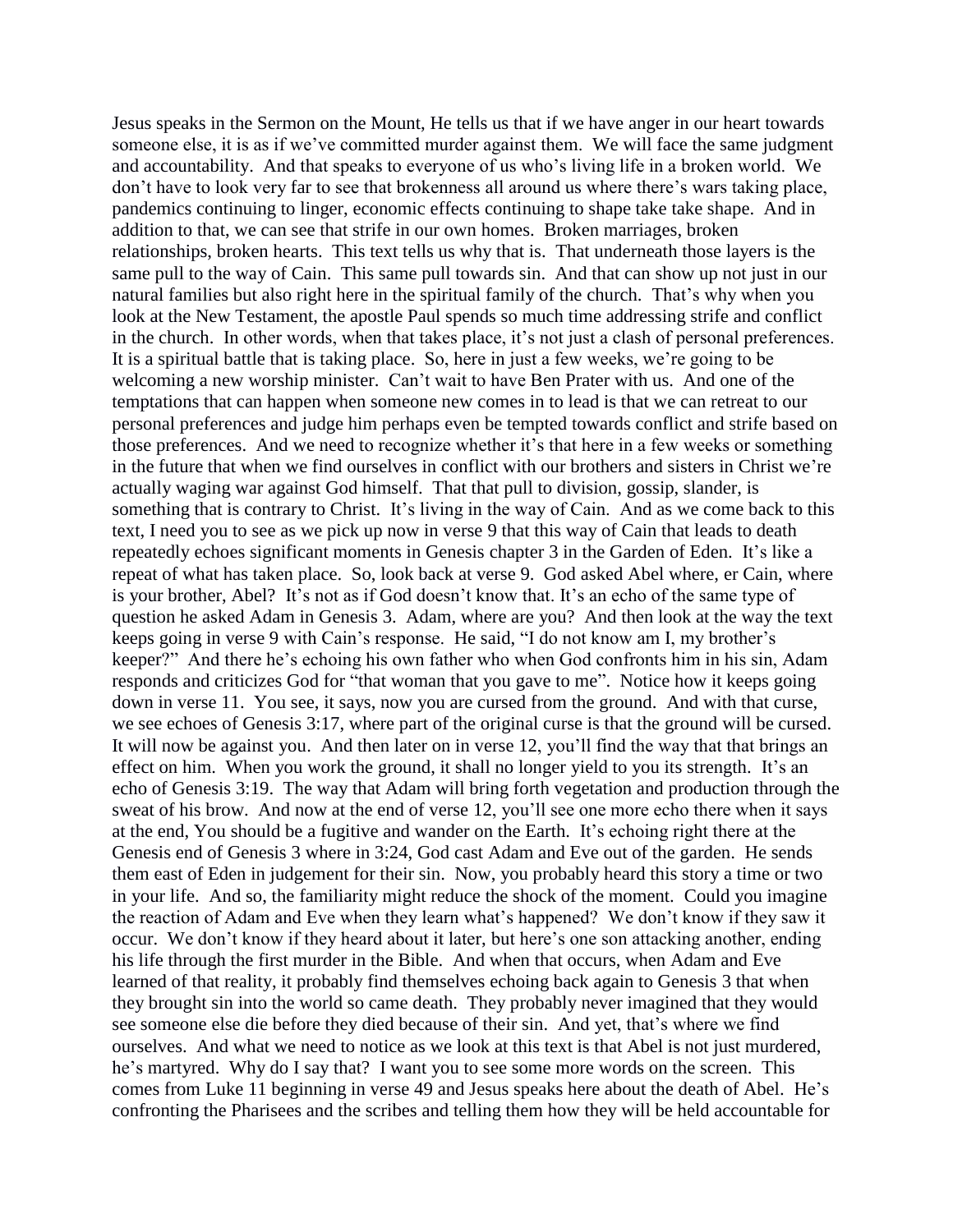the the, the enemies of God killing the prophets of God. And look at what he says, Luke 11, beginning in verse 49.

<sup>49</sup>Therefore also the Wisdom of God said, 'I will send them prophets and apostles, some of whom they will kill and persecute,<sup>50</sup>so that the blood of all the prophets, shed from the foundation of the world, may be charged against this generation, <sup>51</sup>from the blood of Abel to the blood of Zechariah, who perished between the altar and the sanctuary.

So, as he's describing these martyrs for the faith. These prophets of God who have lost their lives because of the persecution of the enemies of God. He describes it from Abel to Zechariah. And as you look back at our text here in Genesis 4, I don't know about you, but I don't see any prophecies coming from Abel, do you? He doesn't even speak in the text. So, how could he be regarded as a prophet? Well, you might overlook this reality back in verse 10 of Genesis 4. Notice the way it describes it. God says to Cain, the voice of your brother's blood is crying to me from the ground. So, Jesus sees that blood on the ground, the voice that cries up from it as the first of the prophets speaking of what was to come by the power of the gospel. And it's so easy in a moment like this to look back in Genesis 4 and condemn the clear sin of Cain. Yet the whole Bible is making clear that everyone of us apart from Christ has followed that way of Cain. We've lived for ourselves. We function with contempt towards God, expressing itself in rivalry towards others, and the wages of that sin is death. Just like Cain, the blood that comes from the effects of our sin and from its curse, cries out against us. And just as verse 12 tells us here that Cain will be exiled. He'll be sent out. That is the fate that we face. It's as if he's getting right now the promise of a foretaste of the hell that we will all encounter if we go to the grave, trying to make things right with God for our sin.

But as we look back to the text, I want you to see this isn't the end of the story. That in these first two sections, we've seen the text talk about the way of Cain but let's finish now with a third dimension of it where beginning in verse 13, we see how it talks about the way of Christ that leads to life and peace. So, follow along with me now in verse 13 as we finish out this portion of the text.

 $13$ Cain said to the LORD, "My punishment is greater than I can bear.  $14$ Behold, you have driven me today away from the ground, and from your face I shall be hidden. I shall be a fugitive and a wanderer on the earth, and whoever finds me will kill me." <sup>15</sup>Then the Lord said to him, "Not so! If anyone kills Cain, vengeance shall be taken on him sevenfold." And the Lord put a mark on Cain, lest any who found it should attack him. <sup>16</sup>Then Cain went away from the presence of the LORD and settled in the land of Nod, east of Eden.

So now we've seen the way that the way of Cain leads to sin and death and now we're going to see it's aftermath. What happens as a result of it. You see in the moment, Cain responds to God's pronouncement of judgement by turning inward in self-preservation rather than upward in self-surrender. And as he does this, we're going to see the way that Cain responds, contrasted with the way the Bible calls for us to respond in Christ. Everyone of us face this choice. Will we face the judgment of God that we deserve through the way of Cain or the way of Christ? So, notice back here in verse 13. You'll see the way, how the way of Christ leads to remorse. Sorry,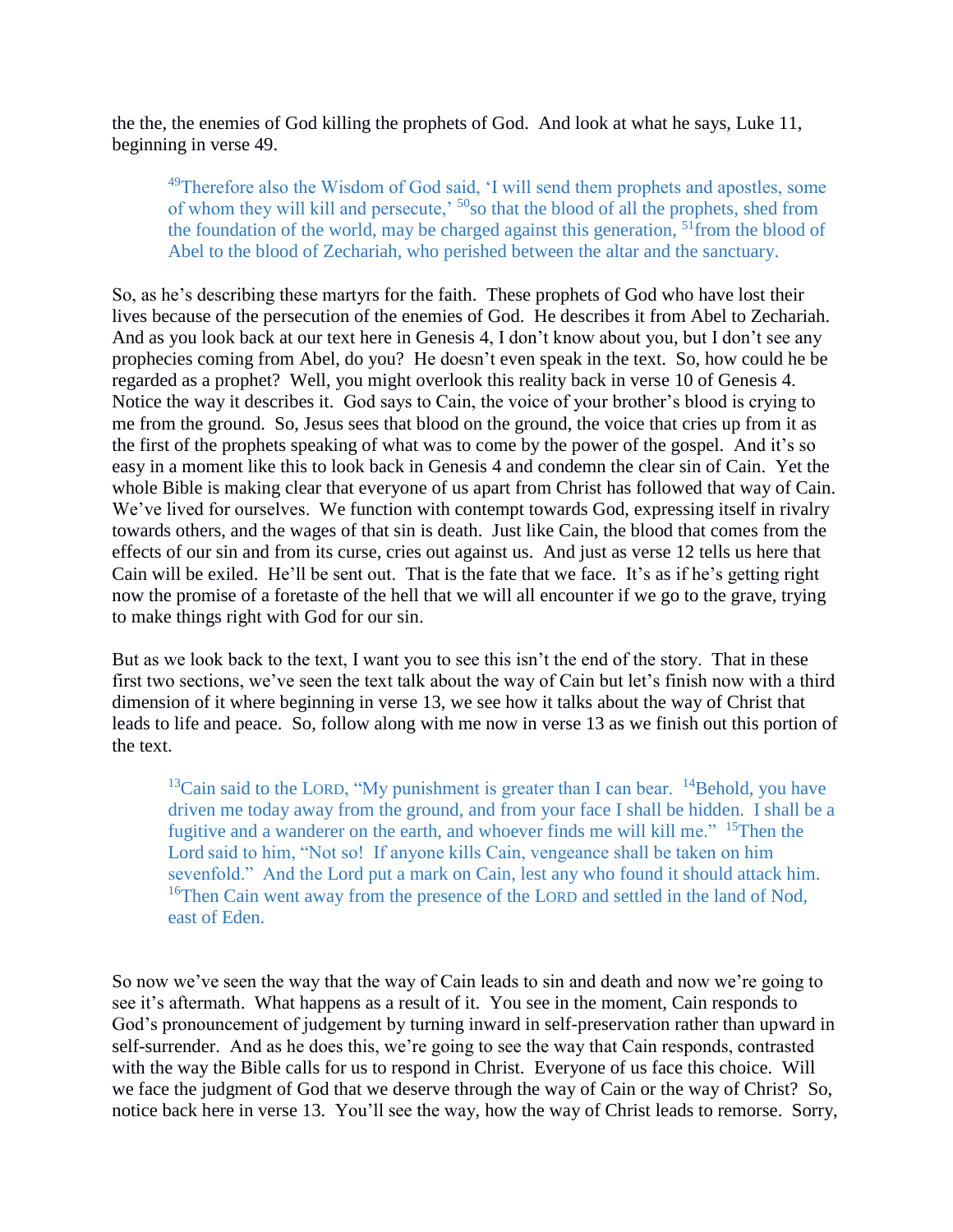let me say that again. The way of Cain leads to remorse but the way of Christ leads to repentance. And you can hear the remorse in his heart there in verse 13. He says to the lord, my punishment is greater than I can bear. Behold, I, you have driven me today away from the ground and from your face I shall be hidden. I still remember when I was a college student here at Central. One of the most powerful sermons I heard Chris Osborne preach was about Judas and the the difference between remorse and repentance. And the way that Judas had remorse for his sin but not repentance. It has stuck with me 20 years later and we see it right here for the very first time in the Bible in this text. That what Cain does is respond to a sin with remorse and not repentance. So, what's the difference? Remorse, the sorrow in remorse is over the consequences of our sin, not the commission of our sin. It's like the child who disobeys parents and they keep correcting him and he won't listen. His heart is hard towards them. But the moment they take the video games away, there is a deep and lasting sorrow. Why? Not because of what he's done but because of what how what he has done now affects him. And that's what we see here with Cain. He he's more concerned about his standing than God's standing. He's more concerned about the consequences for him than the consequences for his brother that he is just killed. See, remorse groans at the consequences of sin. Repentance grieves at the commission of sin. That's the way of Christ. That repentance. That when we're confronted with the reality of our own sin, the way that we walk away from God, there is a Godly grief that draws us to turn from that sin and turn towards Christ. We either follow the way of Cain towards remorse or the way of Christ towards repentance. But there's another contrast in the text starting down at the second half of verse 14. You'll also see that the way of Cain can mark you with mercy for a moment. But the way of Christ will mark you with mercy for eternity. So, look at the way it describes this temporary mercy for Cain. It says in at the end of verse 14,

I shall be a fugitive and a wanderer on the earth, and whoever finds me will kill me." <sup>15</sup>Then the LORD said to him, "Not so! If anyone kills Cain, vengeance shall be taken on him sevenfold." And the LORD put a mark on Cain, lest any who found him should attack him. <sup>16</sup>Then Cain went away from the presence of the LORD and settled in the land of Nod, east of Eden.

So, notice what happens here. Cain is worried about revenge. He is worried about someone coming after him in response to his attack on Abel. And he probably has every reason to be afraid of others. Because not too much longer in the book of Genesis, the sons of Seth face this kind of vigilante justice. And right here, when he responds with this fear of man, he cries out to God. He pleads with him for mercy. And you would expect that God's response to him would be, "You should have thought about that before you picked up the rock." Or, "Let me ask Abel what he thinks I should do with you." And instead of responding in judgement, there is this moment of mercy where God tells him he will be protected, that he will be marked out, and that no one will be able to harm him. In other words, Cain receives mercy for a moment. Remember what mercy is? It's not getting what we deserve for our sin. And for that limited time, that's what he receives, a mercy for a moment. He's given this mark that protects him. We just wrapped up the NFL draft yesterday which is both fun and terrible at the same time because that means we've got a four-month stretch until football season is back. And we know that when football practice picks back up in the fall, as those players go out on the field, often times, the quarterbacks will wear a different color jersey than the rest of the team. And what's the purpose of that? It's so that the defense remembers, they are not to be hit. That there should be no violence that's carried out on them even though they deserve it because they are the opposing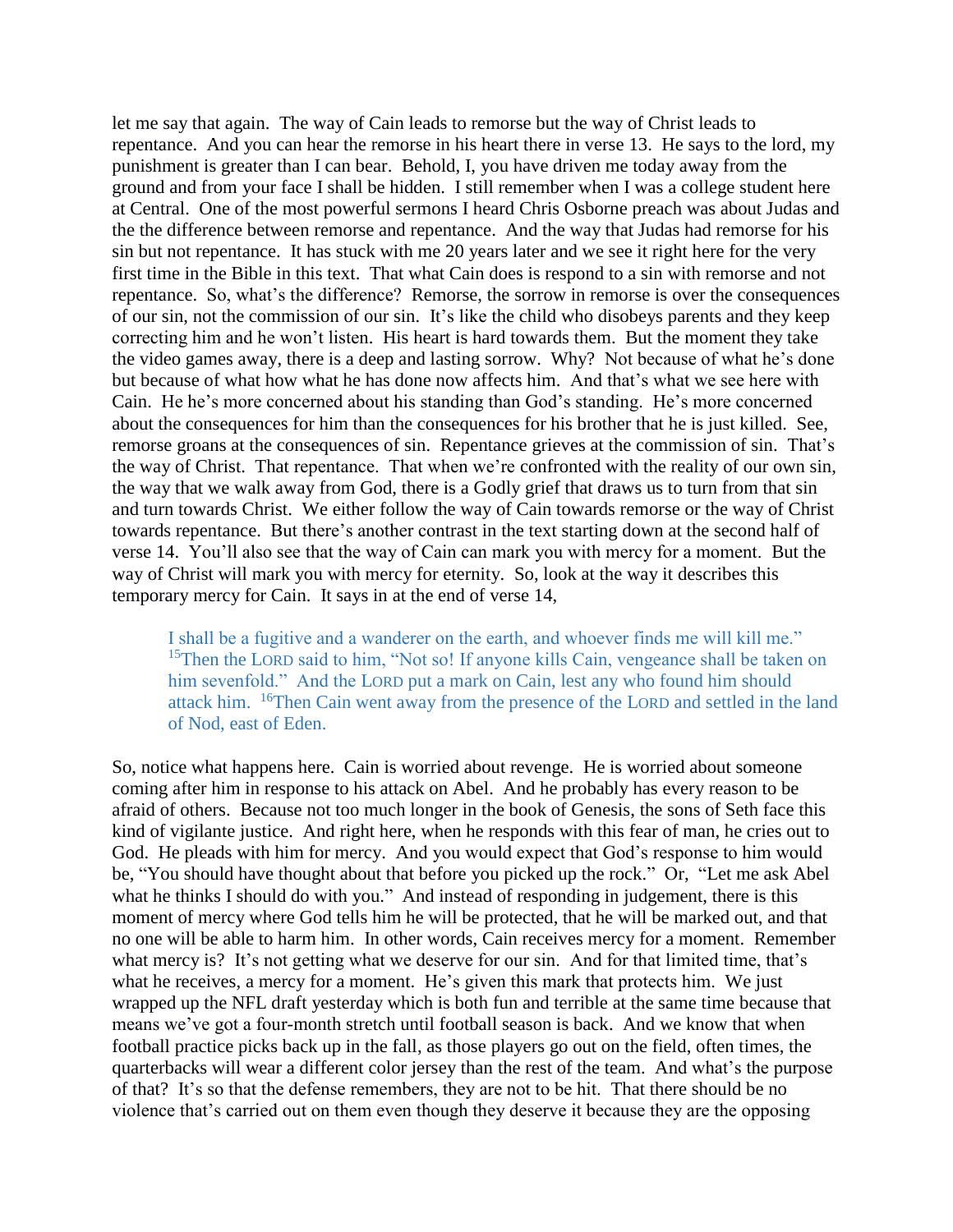quarterback when they're practicing. They are marked out for mercy so that they don't get what they deserve. That's the picture that we see right here in the text. Cain is marked out for mercy for a moment. But that's not the only example we see. We can fast forward to the book of Exodus. When Israel is about to come out of Egypt. As the last plague is set to come, they paint the doorpost of their homes in the shed blood of the lamb and through that Passover, they are marked out for mercy for a moment. And that is the gift that God gives to Cain. But we know one day Cain dies. We know that every person that fled from Egypt in the nation of Israel didn't live forever. See, the way of Cain might find you mercy for a moment but notice the reality that the way of Christ can provide mercy for an eternity. That's why I want you to see this text. The last one we'll look at in Hebrews chapter 12 in verse 24. You'll notice on the screen here that when the author speaks about what is taking place here, he describes how it is that we can receive the mercy for eternity that comes through the way of Christ. It's because Jesus is the new and better Abel. So, look at how Hebrews 12:24 says it.

#### $^{24}$ and to Jesus, the mediator of a new covenant, and to the sprinkled blood that speaks a better word than the blood of Abel.

He sets them side by side. The death of Abel, and the death of Christ and as he speaks about the significance of Abel's blood, he speaks about how the sprinkling of the blood of Christ offers a sacrifice of greater significance because here, one has come as the new and better Abel. So, think about the contrast here. When Abel dies, his blood is shed and the blood cries out bringing a curse from the ground. When Jesus dies, he becomes a curse for us by going to the cross, cursed is everyone who hangs on a tree. And he doesn't just become the curse, he reverses the curse through His death and resurrection because Jesus is the new and better Abel. But you also think about this reality. Abel here is the offspring of the woman who is crushed by the offspring of the serpent. It's a foretaste of the way that his, that the heel of the offspring of the woman will be bruised. It's a foreshadowing of the coming of Christ that when he stands on that cross, yes, his heel is bruised as Roman nails are dragged right through his feet. But in that act on the cross, Jesus is the new and better Abel, who succeeds where Abel fails. He's the offspring of the woman who crushes the head of the serpent. And it gets even better than that. And think about the sacrifice that Abel brought. He is a shepherd who lays down the life of a sheep to shed blood in order to offer a sacrifice that God regards once. But think about the way the Bible speaks about Jesus. He's the good shepherd. The Lamb of God who lays down his own life. His blood is shed, offered as a sacrifice, not to be regarded by God once but once and for all. That's the power of the cross. That's the way of Christ. And everyone here this morning, whether in the room or watching by video, is faced with the same choice that was there for Cain and Abel. Right outside the garden. Will we follow the way of Cain, or the way of Christ? That's why it's so fitting we come to this text on a day we celebrate the Lord's Supper. Because if you just think about it, the Lord's Supper is a, in a sense, a combination of this story. There's two offerings that are made in Genesis 4. One of vegetation, one of bloodshed. And when we take of the bread and the cup, we are bringing forward and offering to God marked by vegetation, the grain of the field. The pressed juice from the fruit of the vine. It's, it's a restoration of the failed offering of Cain. And yet also in this taking of the Lord's Supper, it's a reminder to us the way that Jesus fulfills the offering of Abel. That when he speaks to his disciples, he says, you must eat my flesh and drink my blood. That his blood is spilled for you and me. And so as we celebrate this family meal this morning, just as we do each month, I want you to remember that reality. And you're invited to partake of it. If you followed in Christ as a baptized believer, this